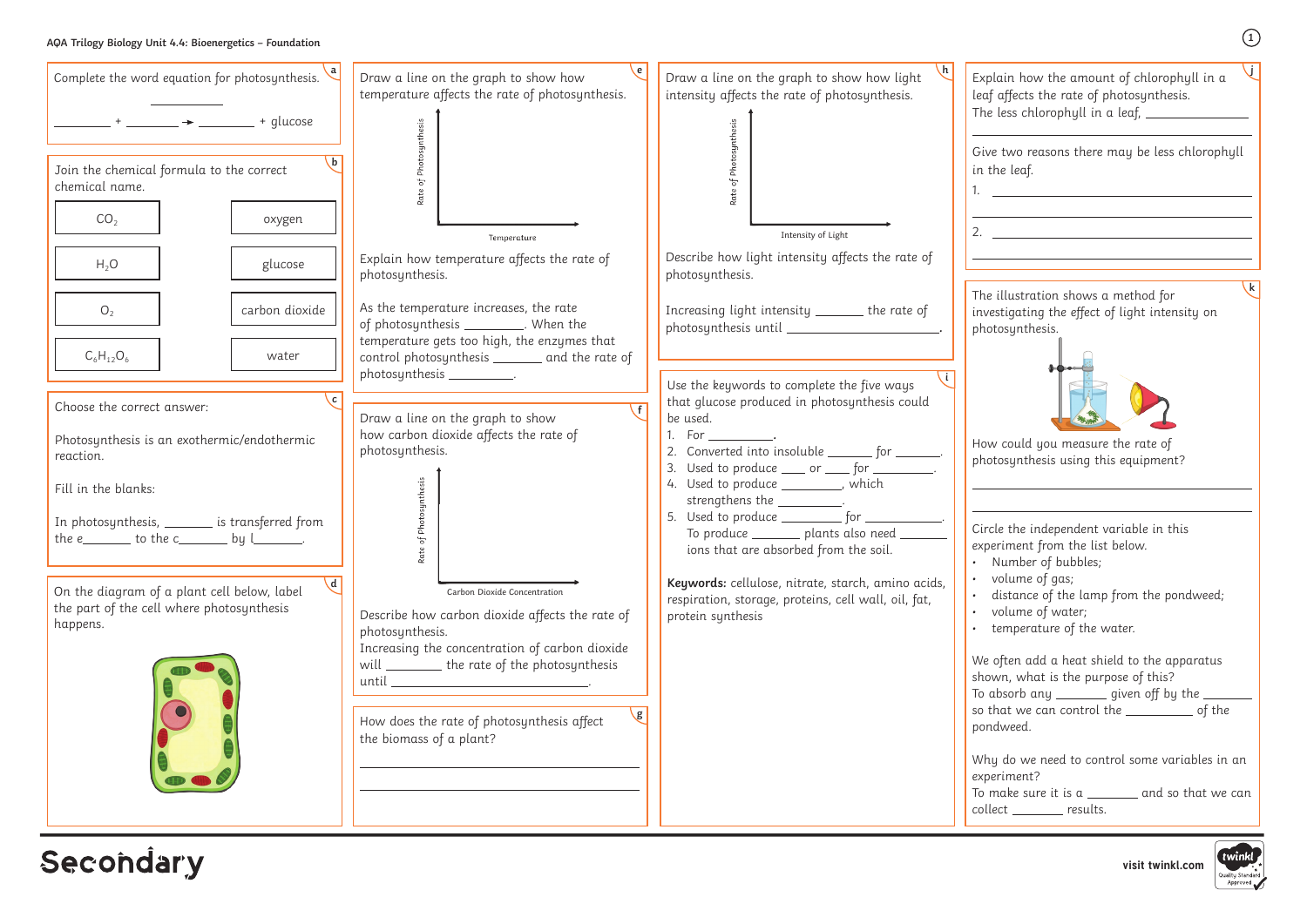## **AQA Trilogy Biology Unit 4.4: Bioenergetics – Foundation**

| AQA Trilogy Biology Unit 4.4: Bioenergetics - Foundation                                                                                                                                                             |                                                                                                                                                                                                                                                                                                                      |                                                                                                                                                                                                                                                                                                                                                                                                          | $\left( 2\right)$                                                                                                                                                                                                                          |
|----------------------------------------------------------------------------------------------------------------------------------------------------------------------------------------------------------------------|----------------------------------------------------------------------------------------------------------------------------------------------------------------------------------------------------------------------------------------------------------------------------------------------------------------------|----------------------------------------------------------------------------------------------------------------------------------------------------------------------------------------------------------------------------------------------------------------------------------------------------------------------------------------------------------------------------------------------------------|--------------------------------------------------------------------------------------------------------------------------------------------------------------------------------------------------------------------------------------------|
| Respiration is an exothermic/endothermic<br>reaction that takes place in the m_<br>of cells.<br>The more active a cell is, the more mitochondria<br>it needs. Name two cell types that have lots of<br>mitochondria. | The illustrations show the macromolecules<br>in the foods that we eat. Put the keywords into<br>the correct boxes to identify the molecules they<br>are broken down into.<br>Keywords: fatty acids, sugars/glucose, amino<br>acids, glycerol                                                                         | What is metabolism?<br>The sum of all the _____________ in a cell, or the<br>body.<br>Metabolism includes the synthesis of new<br>molecules. Complete the sentences to identify<br>some of the molecules that are made in plant<br>and/or animal cells.<br>1. Glucose is converted to s______, g_____                                                                                                    | The graph shows the<br>Change in Heart Rate during Exercise<br>effect of exercise on<br>heart rate.<br>Stop exercise<br>140<br>$R_{\text{H}}^{2}$ 120<br>100<br>80<br>Start exercise                                                       |
| Respiration transfers e________ into a form we<br>can use for living processes.<br>Join the type of respiration to the correct<br>definition to show how respiration can take<br>place.<br>without oxygen<br>aerobic | carbohydrates<br>lipids<br>$\bullet\bullet\bullet\bullet\bullet\longrightarrow$                                                                                                                                                                                                                                      | and c_______.<br>2. Glycerol and _______ molecules of fatty<br>acid are used to form ________.<br>3. Glucose and n________ ions are used to form<br>__________, which are used to form _________.<br>What happens to excess proteins in the body?<br>They are broken down to form u_______ for<br>excretion.                                                                                             | (minutes)<br>How long did the person exercise for?<br>How much did their heart rate increase during<br>exercise?<br>When does anaerobic respiration happen?                                                                                |
| using oxygen<br>anaerobic<br>$\mathbf{b}$<br>Complete the word equation for aerobic<br>respiration.<br>glucose +<br>Complete the formula equation for aerobic<br>respiration.                                        | proteins<br>The small dots on each of the larger molecules<br>represent the catalysts that help to break down<br>the food. What are these called?<br>Why is respiration important in this process?<br>The e $\_\_\_\_\$ need the e $\_\_\_\_\$ that is r $\_\_\_\_\_\_\$<br>from respiration to carry out their job. | $\mathbf{g}$<br>Explain what happens to your heart rate<br>when you exercise.<br>Your heart rate _________ so that ______<br>oxygenated blood is carried to your muscles.<br>Therefore, more _<br>and $\_\_$<br><sub>.</sub> reach<br>the cells.<br>The rate of $\_\_\_\_\_$ can increase to transfer<br>more ______________ for muscle ___________.<br>is removed from the muscles at<br>a faster rate. | Complete the word equation for anaerobic<br>respiration in muscles.<br>Why is anaerobic respiration not as efficient as<br>aerobic respiration?                                                                                            |
| Give three reasons that organisms need<br>energy.<br>For c____________ r___________ that build bigger<br>m_______________.<br>2. For m___________.<br>3. For keeping $w$                                             | $\epsilon$<br>Complete the word equation for anaerobic<br>respiration in plant and yeast cells.<br>____ <del>→</del> _____ + __________<br>What is anaerobic respiration in yeast called?<br>Why does this process have economic<br>importance?                                                                      | Explain what happens to your breathing rate<br>when you exercise.<br>• Your breathing rate and breath volume<br>The rate at which ________ is brought into<br>your body is _________.<br>The rate at which _____________ is removed<br>This means more _________ is available to be <u> </u><br>transported to cells for ___________.                                                                    | Explain what happens to your muscles during<br>long periods of vigorous activity.<br>There is a build up of _________ which<br>contributes to muscle $f$ _________.<br>Muscles stop ________ effectively.<br>An o an d an d an is created. |
| <b>Secondary</b>                                                                                                                                                                                                     |                                                                                                                                                                                                                                                                                                                      |                                                                                                                                                                                                                                                                                                                                                                                                          | twinkl<br>visit twinkl.com<br>Quality Standard                                                                                                                                                                                             |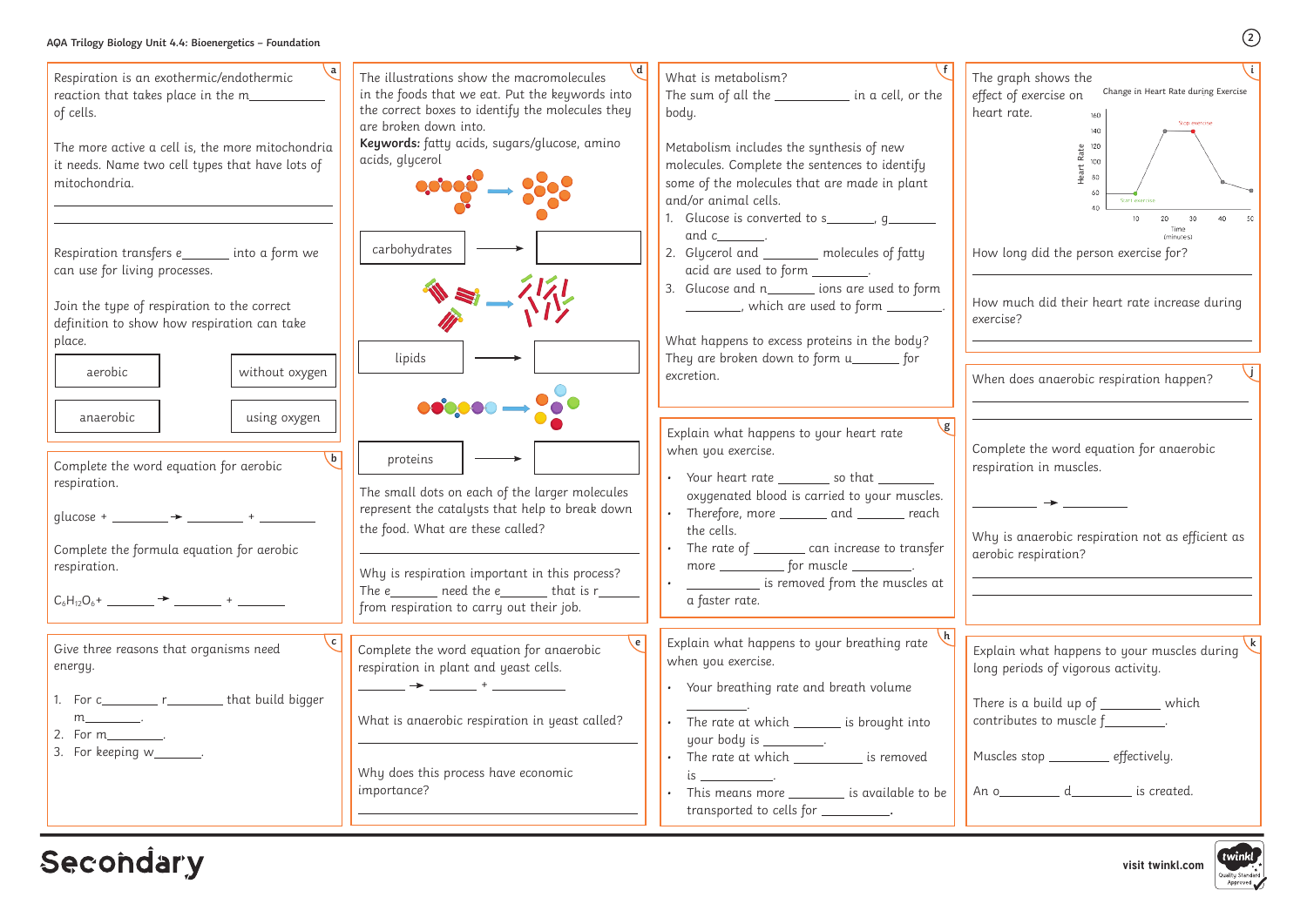**visit twinkl.com**



## **Secondary**

**1**

Explain how the amount of chlorophyll in a leaf affects the rate of photosynthesis. The less chlorophyll in a leaf, **the less photosynthesis.** 

Give two reasons there may be less chlorophyll in the leaf.

- 1. **If the plant has diseases, like tobacco mosaic virus or rose black spot.**
- 2. **If the plant does not have enough minerals, like magnesium.**

**j**

- Number of bubbles;
	- volume of gas;
	- **distance of the lamp from the pondweed;** • volume of water;
	- temperature of the water.

The illustration shows a method for investigating the effect of light intensity on photosynthesis.



How could you measure the rate of photosynthesis using this equipment? **Count the number of bubbles released in a given time (e.g. per minute).**

Circle the independent variable in this experiment from the list below.

We often add a heat shield to the apparatus shown, what is the purpose of this?

To absorb any **heat** given off by the **lamp** so that we can control the **temperature** of the pondweed.

Why do we need to control some variables in an experiment?

To make sure it is a **fair test** and so that we can collect **valid** results.



**k**